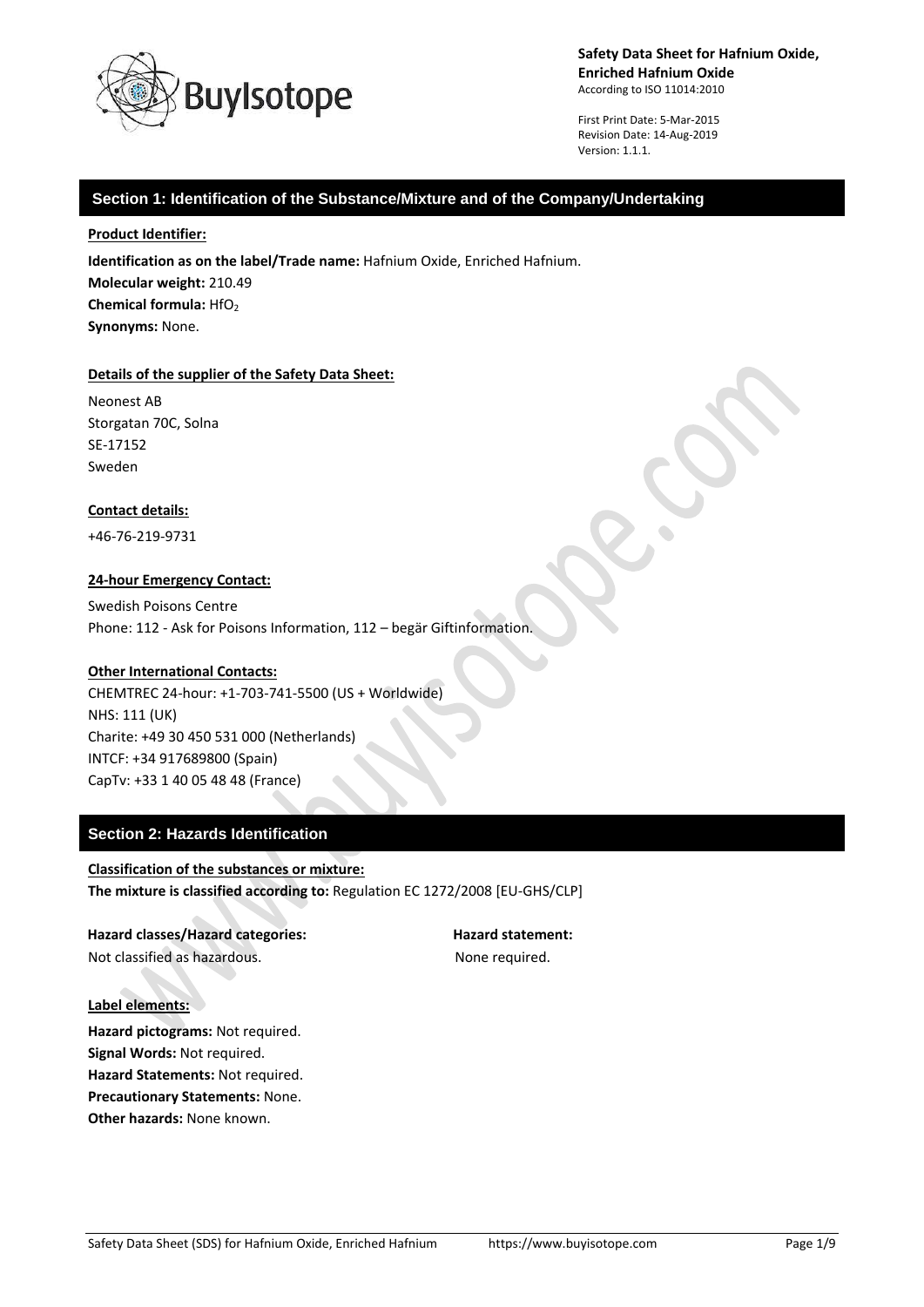

First Print Date: 5-Mar-2015 Revision Date: 14-Aug-2019 Version: 1.1.1.

# **Section 3: Composition/Information on Ingredients**

**Substance/Mixture:** Substance.

**Ingredients:**

| Substance name (IUPAC/EC) | CAS-No.    | <b>Molecular</b> | <b>Concentration</b> | <b>Classification</b> |
|---------------------------|------------|------------------|----------------------|-----------------------|
|                           | EC-No.     | weight           | % by weight          | EC1272/2008           |
| Hafnium dioxide           | 12055-23-1 | 210.49           | >99%                 | Not Classified.       |
|                           | 235-013-2  |                  |                      |                       |

For explanation of abbreviations see Section 16.

# **Section 4: First-Aid Measures**

### **Description of first aid measures:**

**In case of inhalation:** Remove victim to fresh air, keep warm and quiet, give oxygen if breathing is difficult, and seek medical attention.

**In case of skin contact:** Remove contaminated clothing, brush material off skin, wash affected area with mild soap and water. Seek medical attention if symptoms persist.

**In case of eye contact:** Flush with warm water, lifting upper and lower eyelids.

**In case of ingestion:** Give 1-2 glasses of water and induce vomiting, seek medical attention. Never give anything by mouth to unconscious person. Rinse mouth with water.

### **Most important symptoms and effects, both acute and delayed:**

**Inhalation:** May be harmful if inhaled. May cause respiratory tract irritation.

**Eyes:** May cause eye irritation.

**Skin contact:** May be harmful if absorbed through skin. May cause skin irritation.

**Ingestion:** May be harmful if swallowed.

**Indication of any immediate medical attention and special treatment needed:** Treat symptomatically. Show this safety data sheet to a physician or emergency room.

# **Section 5: Fire-Fighting Measures**

### **Extinguisher media:**

**Suitable extinguisher media:** Use extinguishing measures that are appropriate to local circumstances and the surrounding environment.

**Unsuitable extinguishing media:** None known.

**Special hazards arising from the mixture:** Hafnium oxide.

**Advice for fire-fighters:** Use NIOSH-approved self-contained breathing apparatus and full protective equipment. Fumes from fire are hazardous. Isolate runoff to prevent environmental pollution.

**Further information:** Standard procedure for chemical fires. Use extinguishing measures that are appropriate to local circumstances and the surrounding environment.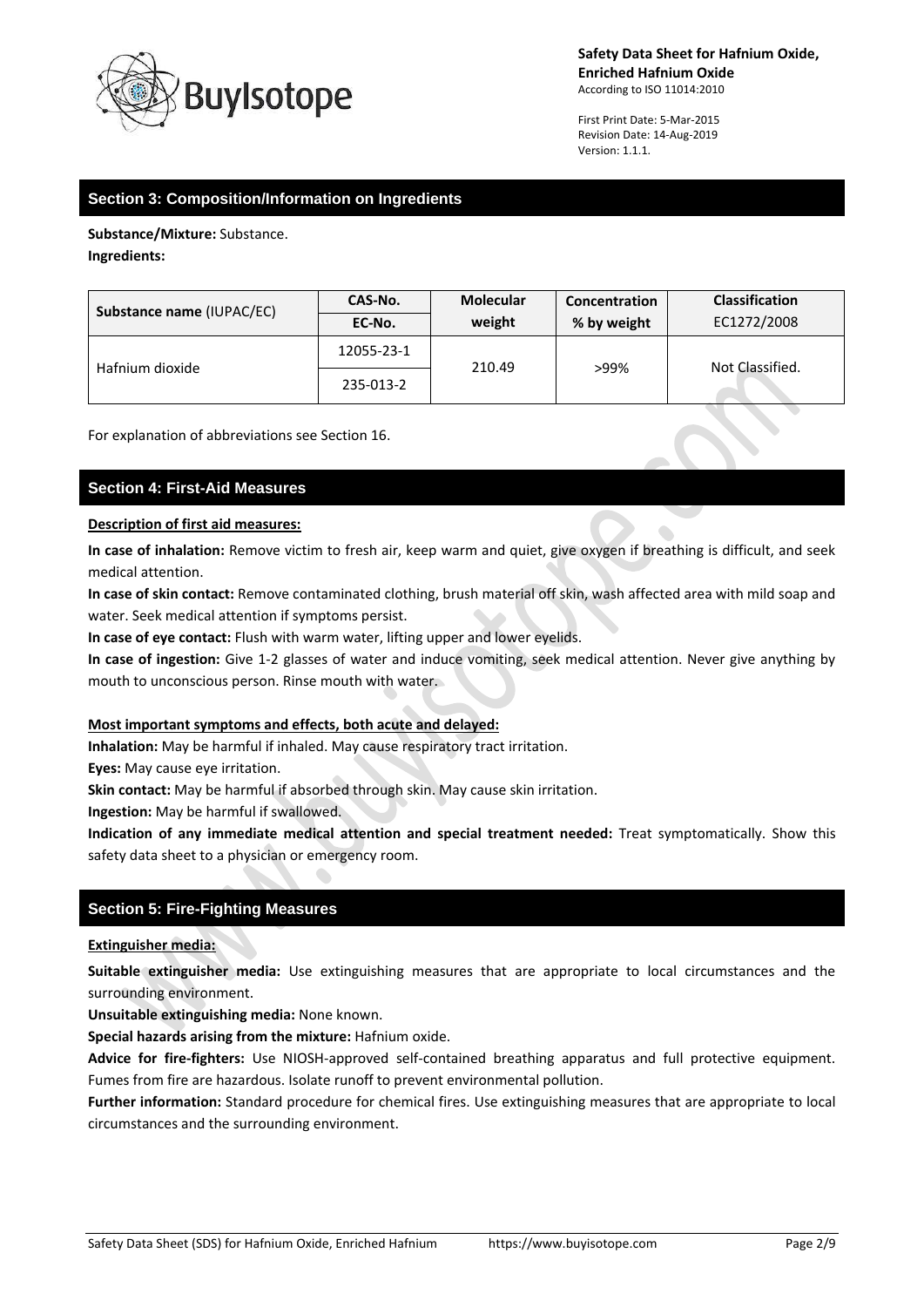

First Print Date: 5-Mar-2015 Revision Date: 14-Aug-2019 Version: 1.1.1.

## **Section 6: Accidental Release Measures**

#### **Personal precautions, protective equipment and emergency procedures:**

**Personal precautions:** Notify safety personnel of leaks or spills. Remove spills by vacuuming or wet sweeping in order to keep airborne dust at a minimum. Avoid dust formation. Avoid breathing vapours, mist or gas. **Environmental precautions:** Prevent product from entering drains. Prevent further leakage or spillage if safe to do so. Local authorities should be advised if significant spillages cannot be contained.

### **Methods for containment and cleaning up:**

**Methods for cleaning up:** Sweep up spilled material and store in a suitable container for disposal.

### **Reference to other sections:**

Treat recovered material as described in the section "Disposal considerations".

# **Section 7: Handling and Storage**

#### **Precautions for safe handling:**

**Advice on safe handling:** Avoid breathing dust. Provide appropriate exhaust ventilation at places where dust is formed. Normal measures for preventive fire protection.

**Hygiene measures:** Do not eat, drink or smoke when using this product.

### **Conditions for safe storage, including incompatibilities:**

**Requirements for storage areas and containers:** Store in closed container in a cool, dry, well-ventilated, low-fire-risk area. Protect container from physical damage.

# **Section 8: Exposure Controls/Personal Protection**

#### **Control parameters:**

**Occupational exposure limits:** Contains no substances with occupational exposure limit values

#### **Exposure controls:**

**Appropriate engineering controls:** A system of local or mechanical exhaust is recommended to keep dust levels low.

### **Individual protection measures, such as personal protective equipment:**

**Eye/face protection:** Use safety glasses. If there is a potential for exposure to particles which could cause eye discomfort, wear ANSI-approved chemical goggles. Maintain eye wash fountain and quick-drench facilities in work area.

**Hand protection:** Use chemical resistant gloves. Examples of preferred glove barrier materials include: Butyl rubber, Neoprene, Nitrile/butadiene rubber, Polyethylene, Ethyl vinyl alcohol laminate, polyvinyl alcohol, Polyvinyl chloride. **Body protection:** Not necessary under normal conditions of use.

**Respiratory protection:** Use a NIOSH-approved dust respirator.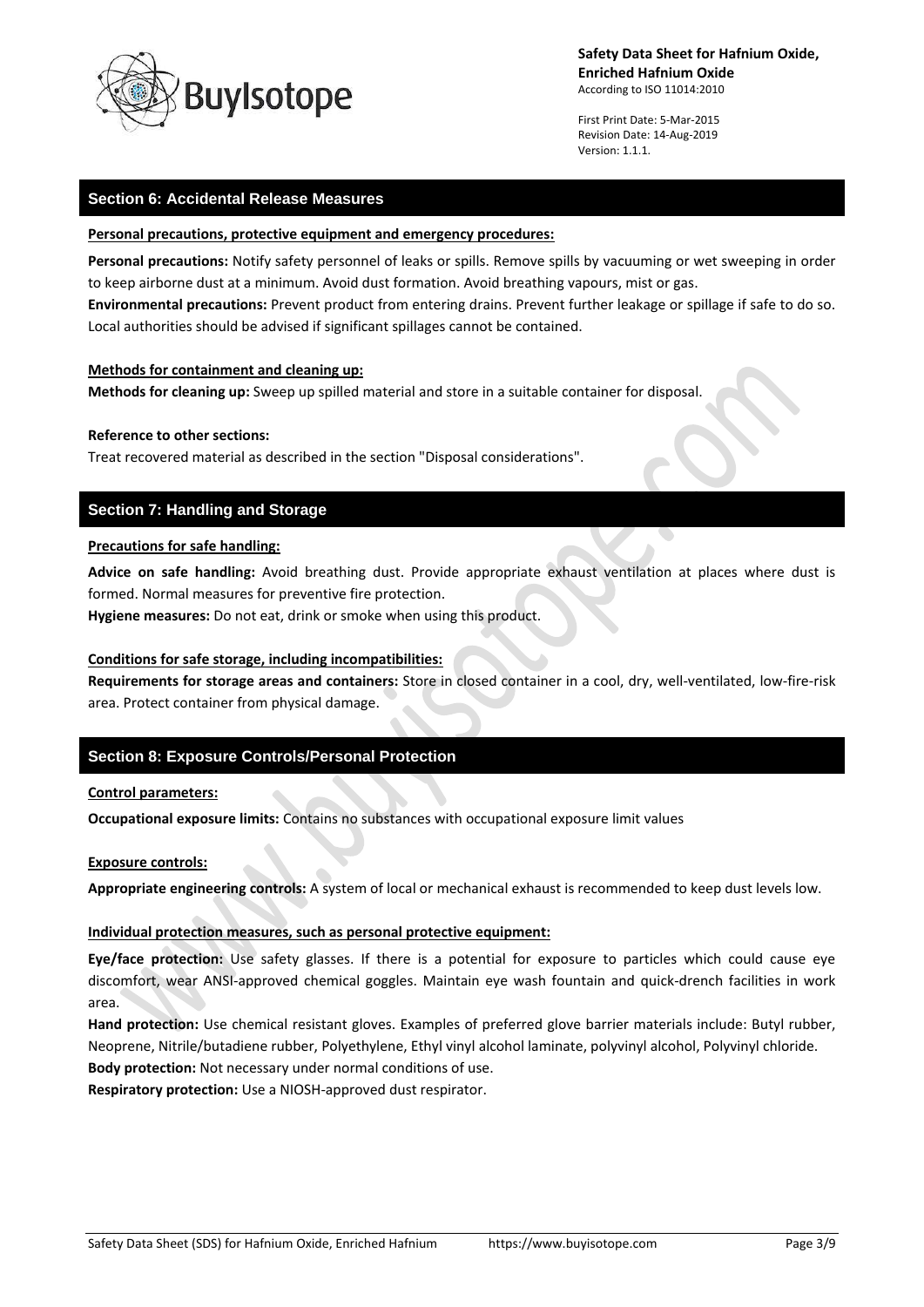

**Safety Data Sheet for Hafnium Oxide, Enriched Hafnium Oxide**

According to ISO 11014:2010

First Print Date: 5-Mar-2015 Revision Date: 14-Aug-2019 Version: 1.1.1.

# **Section 9: Physical and Chemical Properties**

#### **Information on basic physical and chemical properties**

- **Appearance (form):** Solid. **Colour:** White. **Odour:** No data available. **Odour threshold:** No data available. **Molecular Weight:** 210.49 **pH (concentration):** No data available. **Melting point/range (°C):** 2758° +/- 25 °C **Boiling point/range (°C):** 5400 °C **Freezing point (°C):** No data available. **Flash point (°C):** No data available. **Evaporation rate:** No data available. **Flammability (solid, gas):** No data available. **Ignition temperature (°C):** No data available. **Upper/lower flammability/explosive limits:** No data available. **Vapour pressure (20 °C):** No data available **Vapour density:** No data available. **Relative density (25 °C):** 9.687 **Water solubility (g/L) at 20 °C:** Insoluble. **n-Octanol/Water partition coefficient**: No data available. **Auto-ignition temperature:** No data available. **Decomposition temperature:** No data available. **Viscosity, dynamic (mPa s):** No data available. **Explosive properties:** The substance or mixture is not classified as explosive.
	- **Oxidising properties:** The substance or mixture is not classified as oxidizing.

# **Section 10: Stability and Reactivity**

**Reactivity:** No dangerous reaction known under conditions of normal use.

**Chemical stability:** Stable under normal conditions.

**Possibility of hazardous reactions:** No dangerous reaction known under conditions of normal use.

**Conditions to avoid:** None known.

**Incompatible materials:** None known.

**Hazardous decomposition products:** None known.

# **Section 11: Toxicological Information**

**Information on toxicological effects:**

Not classified based on available information.

**Classification according to GHS (1272/2008/EG, CLP)**

**Skin corrosion/irritation:**

Not classified based on available information.

#### **Serious eye damage/eye irritation:**

Not classified based on available information.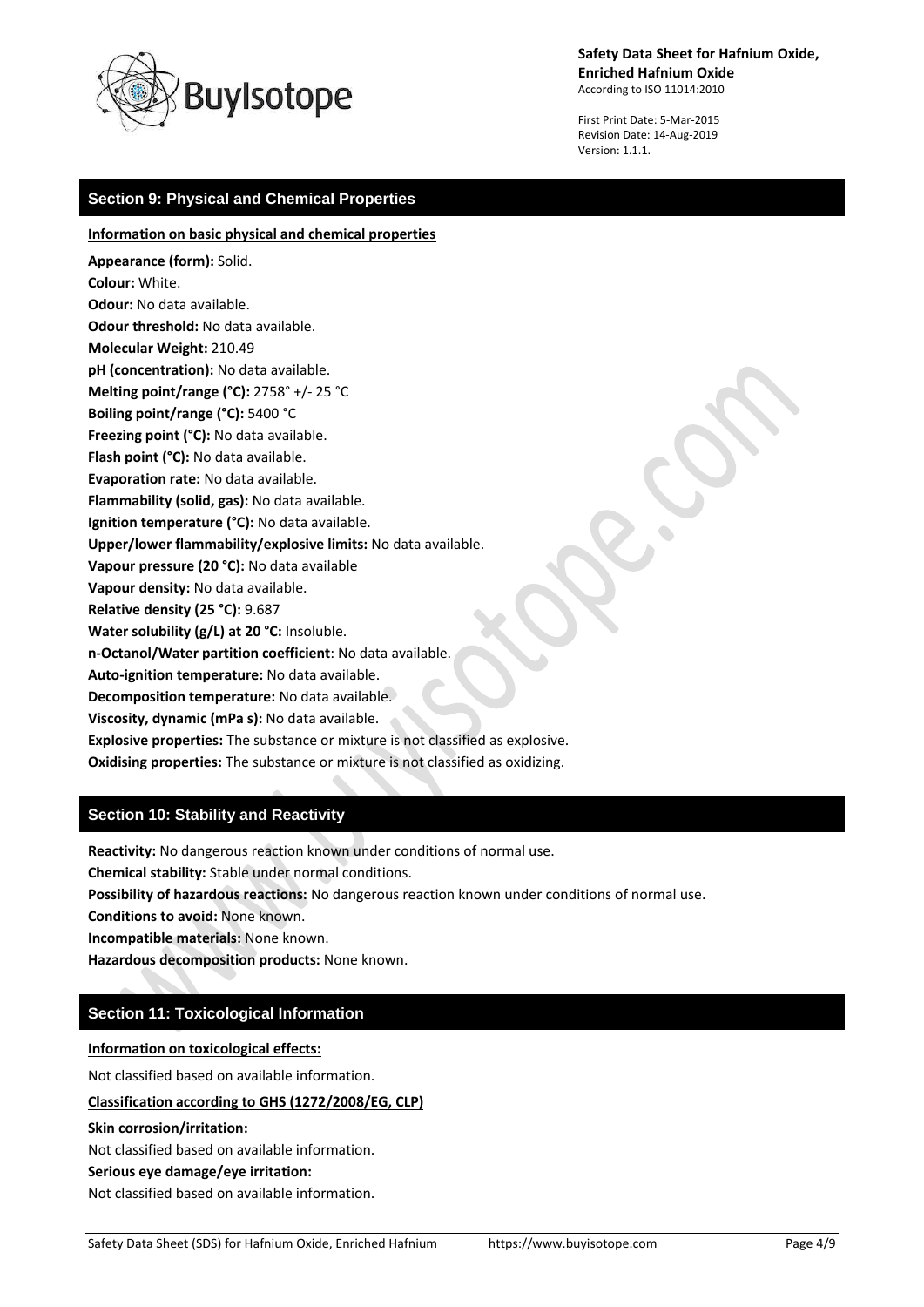

**Respiratory or skin sensitisation:**

**Safety Data Sheet for Hafnium Oxide, Enriched Hafnium Oxide** According to ISO 11014:2010

First Print Date: 5-Mar-2015 Revision Date: 14-Aug-2019 Version: 1.1.1.

Not classified based on available information. **Germ cell mutagenicity:** Not classified based on available information. **Carcinogenicity:** NTP: No IARC: No OSHA: No **Reproductive toxicity:** Not classified based on available information. **Specific target organ toxicity – single exposure (STOT):** Not classified based on available information. **Specific target organ toxicity (STOT) – repeated exposure:** Not classified based on available information. **Aspiration toxicity:** Not classified based on available information.

# **Section 12: Ecological Information**

**Toxicity:** No data available. **Persistence and degradability:** No data available. **Bioaccumulative potential:** No data available.

**Mobility in soil:** No data available.

**Results of PBT& vPvB assessment:** Not relevant.

**Other adverse effects:** No data available.

# **Section 13: Disposal Considerations**

**Waste treatment methods:** Offer surplus and non-recyclable solutions to a licensed disposal company.

# **Section 14: Transport Information**

**UN number:** Not regulated as a dangerous good.

**UN proper shipping name:** Not regulated as a dangerous good.

**Transport hazard class(es):** Not regulated as a dangerous good.

**Packing group:** Not regulated as a dangerous good.

**Environmental hazards:** Not regulated as a dangerous good.

**Special precautions for user:** Not dangerous goods in the meaning of ADR/RID, ADN, IMDG-Code, ICAO/IATA-DGR.

**Transport in bulk according to Annex II of Marpol and the IBC Code:** Not applicable.

# **Section 15: Regulatory Information**

# **EU regulations:**

**Regulation (EC) No. 1005/2009 on substances that deplete the ozone layer, Annex I and II, as amended** Not listed.

**Regulation (EC) No. 850/2004 on persistent organic pollutants, Annex I** Not listed.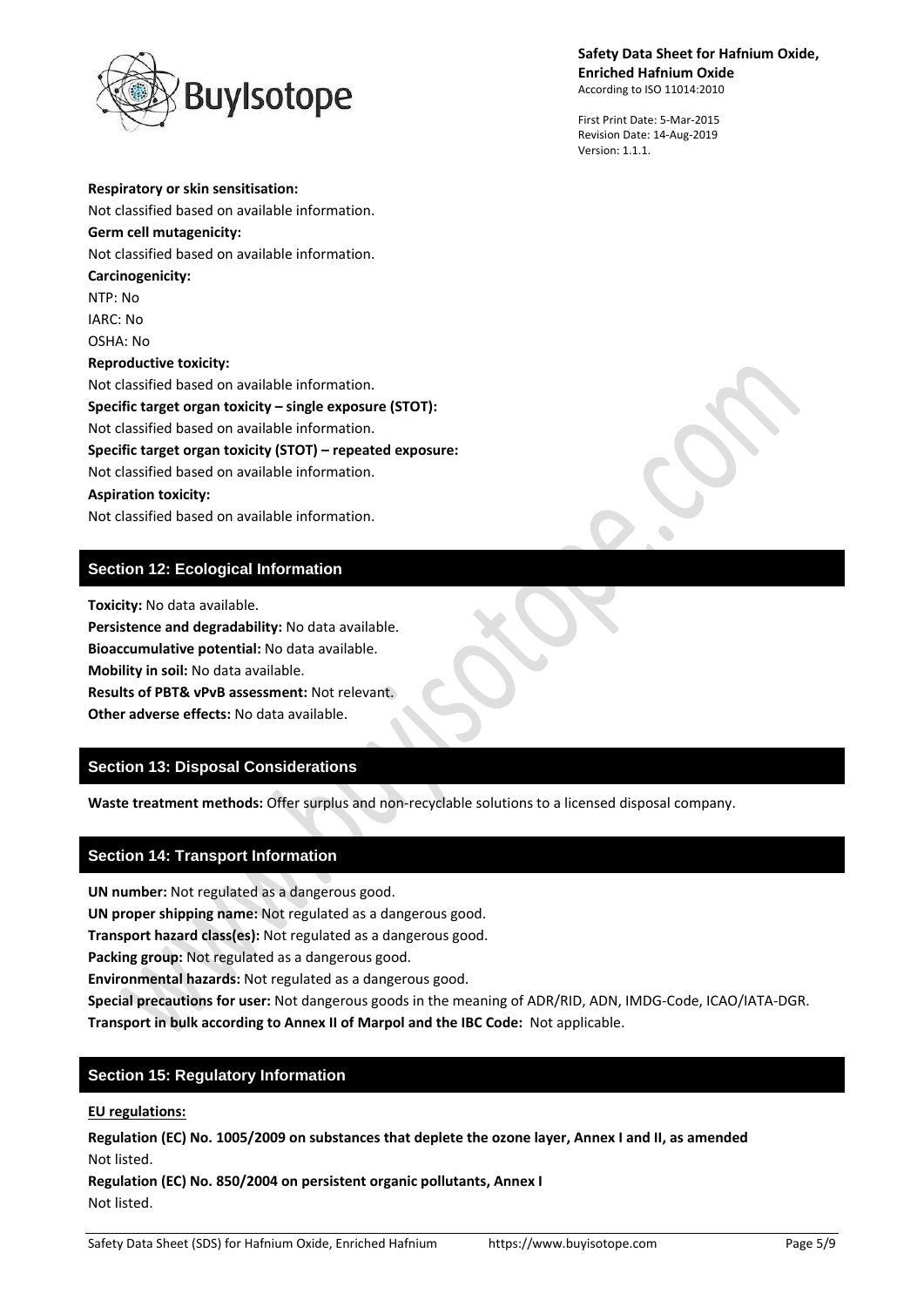

First Print Date: 5-Mar-2015 Revision Date: 14-Aug-2019 Version: 1.1.1.

**Regulation (EU) No. 649/2012 concerning the export and import of dangerous chemicals, Annex I, Part 1 as amended**

Not listed.

**Regulation (EU) No. 649/2012 concerning the export and import of dangerous chemicals, Annex I, Part 2 as amended**

### Not listed.

**Regulation (EU) No. 649/2012 concerning the export and import of dangerous chemicals, Annex I, Part 3 as amended**

Not listed.

**Regulation (EU) No. 649/2012 concerning the export and import of dangerous chemicals, Annex V as amended** Not listed.

**Regulation (EC) No. 166/2006 Annex II Pollutant Release and Transfer Registry**

Not listed.

**Regulation (EC) No. 1907/2006, REACH Article 59(10) Candidate List as currently published by ECHA** Not listed.

## **Authorisations:**

**Regulation (EC) No. 1907/2006, REACH Annex XIV Substances subject to authorization, as amended** Not listed.

**Restrictions on use:**

**Regulation (EC) No. 1907/2006 Annex XVII Substances subject to restriction on marketing and use** Not regulated.

**Regulation (EC) No. 1907/2006, REACH Annex XVII Substances subject to restriction on marketing and use as amended**

Not listed.

**Directive 2004/37/EC on the protection of workers from the risks related to exposure to carcinogens and mutagens at work**

Not regulated.

**Directive 92/85/EEC: on the safety and health of pregnant workers and workers who have recently given birth or are breastfeeding.**

Not regulated.

# **Other EU regulations:**

**Directive 2012/18/EU on major accident hazards involving dangerous substances**

Not listed.

**Directive 98/24/EC on the protection of the health and safety of workers from the risks related to chemical agents at work.**

Always applicable.

**Directive 94/33/EC on the protection of young people at work**

Not listed.

**Other regulations:** The product is classified and labelled in accordance with EC directives or respective national laws. This Safety Data Sheet complies with the requirements of Regulation (EC) No 1907/2006, as amended.

**US Federal**

**TSCA:** CAS# 12055-23-1 is listed on the TSCA inventory.

**Health & Safety Reporting List:** None of the chemicals are on the Health & Safety Reporting List.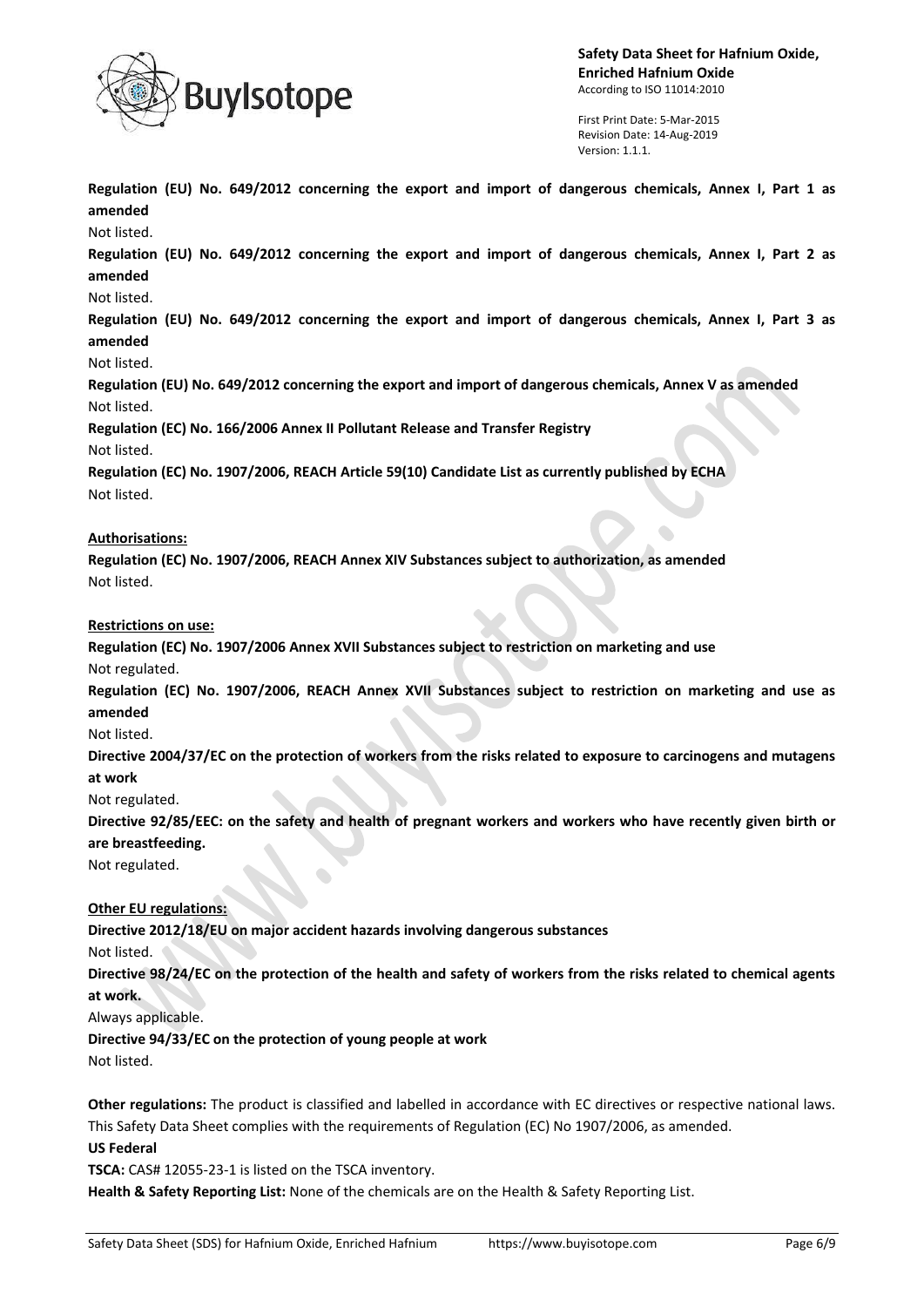

First Print Date: 5-Mar-2015 Revision Date: 14-Aug-2019 Version: 1.1.1.

**Chemical Test Rules:** None of the chemicals in this product are under a Chemical Test Rule.

**Section 12b:** None of the chemicals are listed under TSCA Section 12b.

**TSCA Significant New Use Rule:** None of the chemicals in this material have a SNUR under TSCA.

**CERCLA Hazardous Substances and Corresponding RQs:** None of the chemicals in this material have an RQ.

**SARA Section 302 Extremely Hazardous Substances:** None of the chemicals in this product have a TPQ.

**Section 313:** No chemicals are reportable under Section 313.

**Clean Air Act:** This material does not contain any hazardous air pollutants. This material does not contain any Class 1 Ozone depletors. This material does not contain any Class 2 Ozone depletors.

**Clean Water Act:** None of the chemicals in this product are listed as Hazardous Substances under the CWA. None of the chemicals in this product are listed as Priority Pollutants under the CWA. None of the chemicals in this product are listed as Toxic Pollutants under the CWA.

**OSHA:** None of the chemicals in this product are considered highly hazardous by OSHA.

**US States:** CAS# 12055-23-1 is not present on state lists from CA, PA, MN, MA, FL or NJ.

**California No Significant Risk Level:** None of the chemicals in this product are listed.

**European/International Regulations**

**European Labeling in Accordance with EC Directives:**

Hazard Symbols: Not available

Risk Phrases: Not available

Safety Phrases:

S 24/25 Avoid contact with skin and eyes

S 37 Wear suitable gloves.

S 45 In case of accident or if you feel unwell, seek medical advice immediately (show the label where possible).

S 28A After contact with skin, wash immediately with plenty of water.

**WGK (Water Danger/Protection):** CAS# 12055-23-1: No information available.

**Canada - DSL/NDSL:** CAS# 12055-23-1 is listed on Canada's DSL List.

**Canada – WHMIS:** Not available.

**National regulations:** Follow national regulation for work with chemical agents.

**Chemical safety assessment:** No Chemical Safety Assessment has been carried out.

# **Section 16: Other Information**

**List of abbreviations:**

ACGIH American Conference of Governmental Industrial Hygienists

ADR European Agreement Concerning the International Carriage of Dangerous Goods by Road

ALARA As Low As Is Reasonably Achievable

AMU Atomic Mass Unit

ANSI American National Standards Institute

BLS Basic Life Support

CAM Continuous Air Monitor

CAS Chemical Abstracts Service (division of the American Chemical Society)

CEN European Committee for Standardization

CERCLA Comprehensive Environmental Response Compensation and Liability Act

CLP Classification, Labelling and Packaging (European Union)

CPR Controlled Products Regulations (Canada)

CWA Clean Water Act (USA)

DAC Derived Air Concentration (USA)

DOE United States Department of Energy (USA)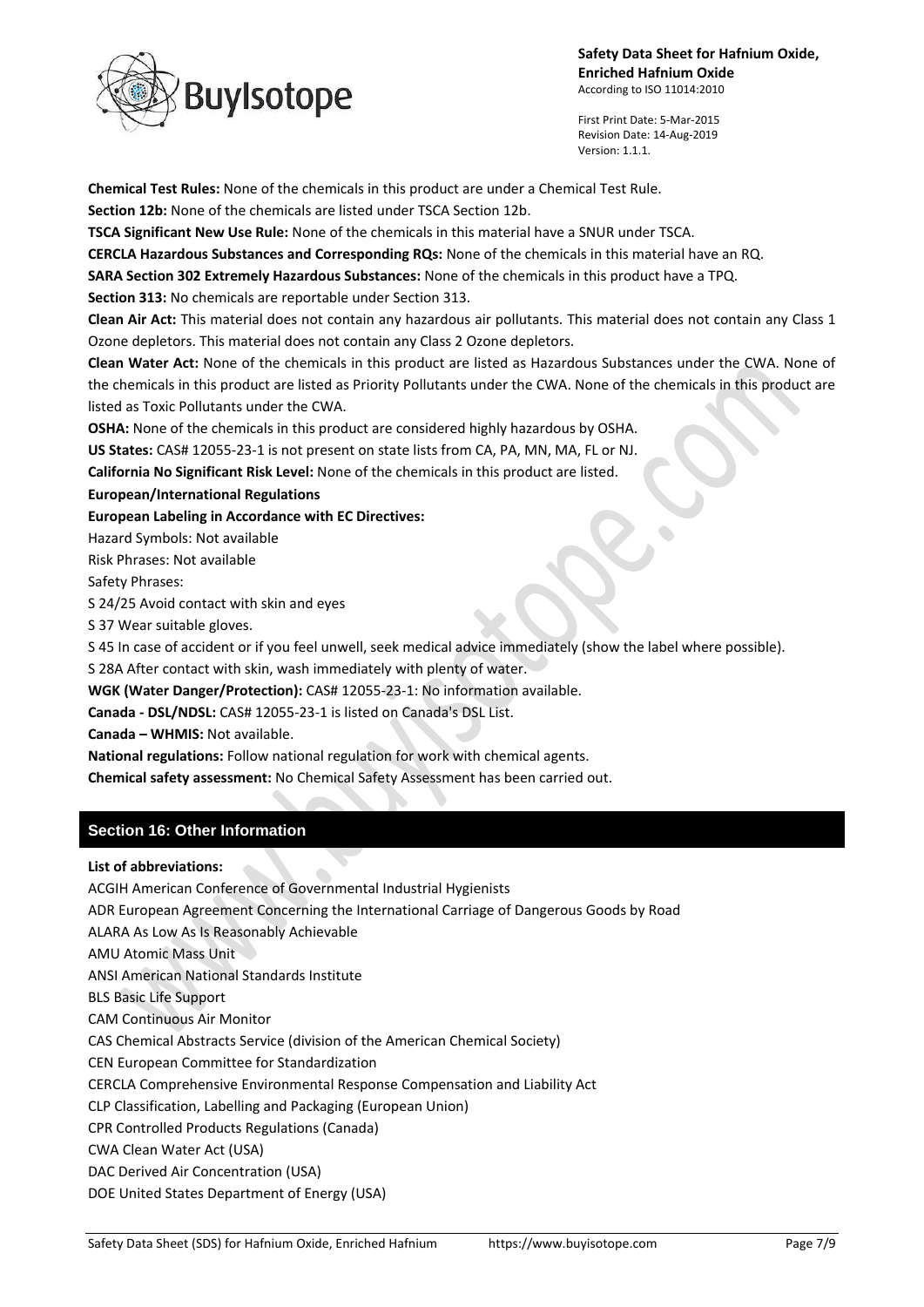

First Print Date: 5-Mar-2015 Revision Date: 14-Aug-2019 Version: 1.1.1.

DOT United States Department of Transportation (USA) DSL Domestic Substances List (Canada) EC50 Half Maximal Effective Concentration EINECS European Inventory of Existing Commercial Chemical Substances EHS Environmentally Hazardous Substance ELINCS European List of Notified Chemical Substances EMS Emergency Response Procedures for Ships Carrying Dangerous Goods EPA Environmental Protection Agency (USA) EPCRA Emergency Planning and Community Right-To-Know Act (EPCRA) of 1986 GHS Globally Harmonized System HMIS Hazardous Materials Identification System (USA) IARC International Agency for Research on Cancer IATA International Air Transport Association IBC Intermediate Bulk Containers ICAO International Civil Aviation Organization IDLH Immediately Dangerous to Life or Health IMDG International Maritime Code for Dangerous Goods LC50 Lethal concentration, 50 percent LD50 Lethal dose, 50 percent LDLO Lethal Dose Low LOEC Lowest-Observed-Effective Concentration MARPOL International Convention for the Prevention of Pollution from Ships MSHA Mine Safety and Health Administration (USA) NCRP National Council on Radiation Protection & Measurements (USA) NDSL Non-Domestic Substances List (Canada) NFPA National Fire Protection Association (USA) NIOSH National Institute for Occupational Safety and Health (USA) NOEC No Observed Effect Concentration N.O.S. Not Otherwise Specified NRC Nuclear Regulatory Commission (USA) NTP National Toxicology Program (USA) OSHA Occupational Safety and Health Administration (USA) PBT Persistent Bioaccumulative and Toxic Chemical PEL Permissible Exposure Limit PIH Poisonous by Inhalation Hazard RCRA Resource Conservation and Recovery Act (USA) RCT Radiation Control Technician REACH Registration, Evaluation, Authorisation and Restriction of Chemicals (Europe) RID Regulations Concerning the International Transport of Dangerous Goods by Rail RTECS Registry of Toxic Effects of Chemical Substances SARA Superfund Amendments and Reauthorization Act (USA) TDG Transportation of Dangerous Goods (Canada) TIH Toxic by Inhalation Hazard TLV Threshold Limit Value TPQ Threshold Planning Quantity TSCA Toxic Substances Control Act TWA Time Weighted Average